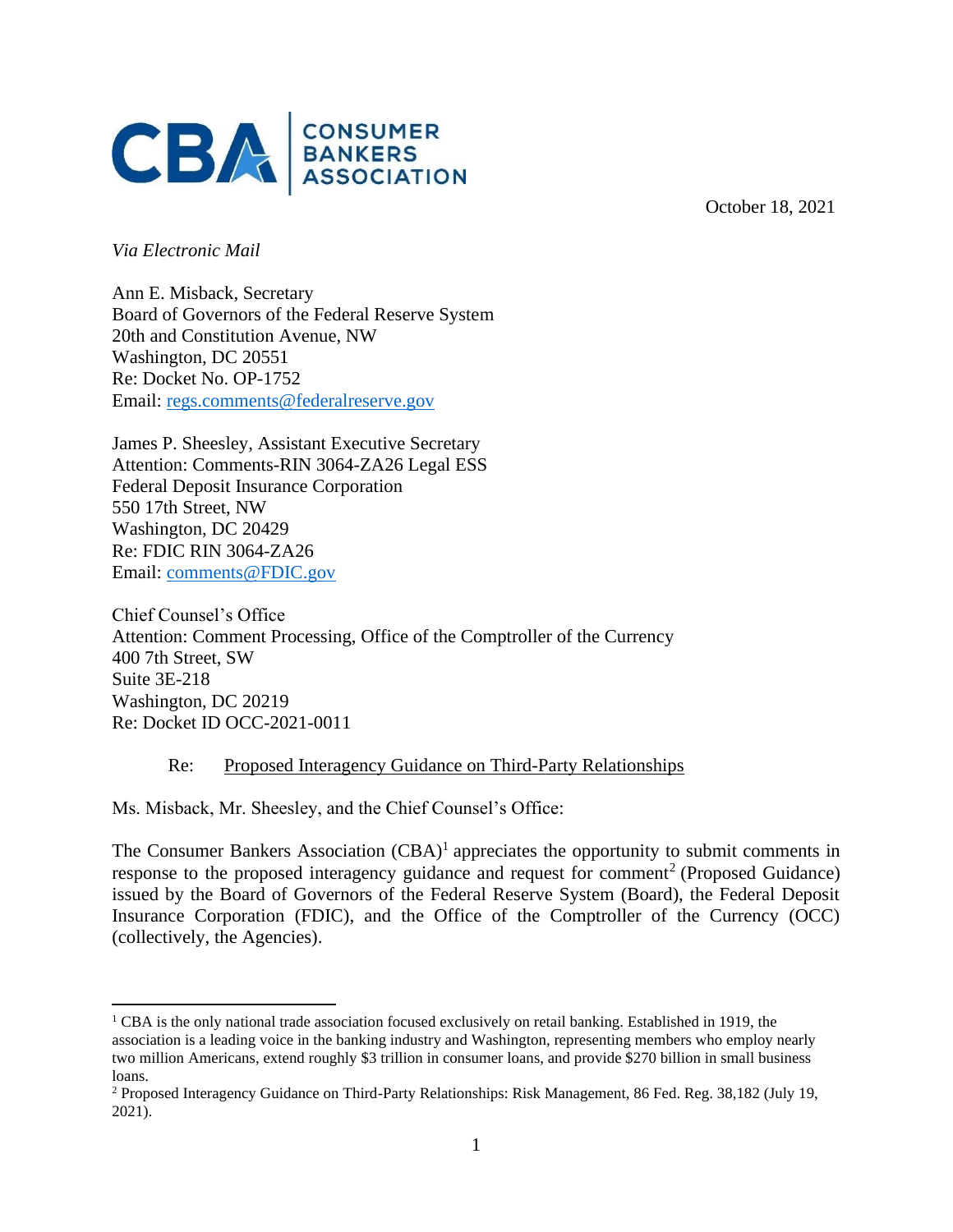CBA applauds the decision by the Agencies to harmonize guidance on risk management policies and procedures for third-party relationships. CBA strongly approves of the Agencies' efforts to afford banks flexibility in tailoring their third-party risk management programs to each unique relationship. CBA supports the Agencies' decision to model the Proposed Guidance on the OCC's 2013 guidance. Although Board-supervised and FDIC-supervised institutions may not be as familiar with the OCC's 2013 guidance, that guidance provides the most useful starting point for outlining the obligations of banks with respect to their third-party relationships.

Though harmonization of and flexibility in risk management guidance are helpful and important components of the Proposed Guidance, some changes are necessary. The Agencies should adjust the scope of the final guidance so that it is applicable to third-party relationships related to critical activities, rather than applicable to all third-party relationships, and clarify that whether a thirdparty relationship is critical or not is a determination made by the bank itself. The Agencies should also specify that fourth-party relationships, customer relationships, and bank-to-bank relationships are not subject to the requirements of ongoing monitoring, due diligence, and contractual requirements under the final guidance. The Agencies should also clarify how existing FAQs from each agency will apply during the transition to the final interagency guidance, and expressly commit to interagency pronouncements for future FAQs. Finally, the Agencies should modernize regulatory third-party risk management guidance beyond the Proposed Guidance by ensuring the final guidance affords banks flexibility in their risk management programs specific to their relationships with data aggregators.

### **I. Harmonization of Standards across the Agencies is Necessary but Further Regulatory Coordination is Required**

The harmonization of risk management standards across the Agencies is necessary and important because it sets uniform risk management standards regardless of regulator, thereby facilitating compliance. Currently, the inconsistencies in the guidance among the Agencies complicates the ability of banking organizations to efficiently and effectively manage risks related to their thirdparty relationships, particularly in situations where two agencies may have overlapping authority. For example, the Board's 2013 guidance is limited to "service providers," which is defined as "all entities that have entered into a contractual relationship with a financial institution to provide business functions or activities."<sup>3</sup> The OCC's 2020 FAQs, however, applies more expansively to "third-party relationships" which are defined as "any business arrangement between the bank and another entity, *by contract or otherwise*," 4 a broader pool of entities than covered by the Board's 2013 guidance. The FDIC's 2008 guidance applies to "all entities that have entered into a business relationship with the financial institutions,"<sup>5</sup> but does not specify whether non-contractual relationships are included. These variations in guidance may require a bank to expand its risk management efforts to more third-parties than required by the bank's primary regulator in order to comply with the guidance of a prudential regulator with backup supervisory authority; this adds an additional burden of requiring banks to determine whether there is a discrepancy in the scope

<sup>3</sup> SR Letter 13-19 / CA Letter 13-21, "Guidance on Managing Outsourcing Risk," 1 (Dec. 5, 2013, updated Feb. 26, 2021).

<sup>4</sup> OCC Bulletin, 2020-10, "Third-Party Relationships: Frequently Asked Questions to Supplement OCC Bulletin 2013-29" (Mar. 5, 2020) (emphasis added).

<sup>5</sup> FIL-44-2008, "Guidance for Managing Third-Party Risk" (June 6, 2008).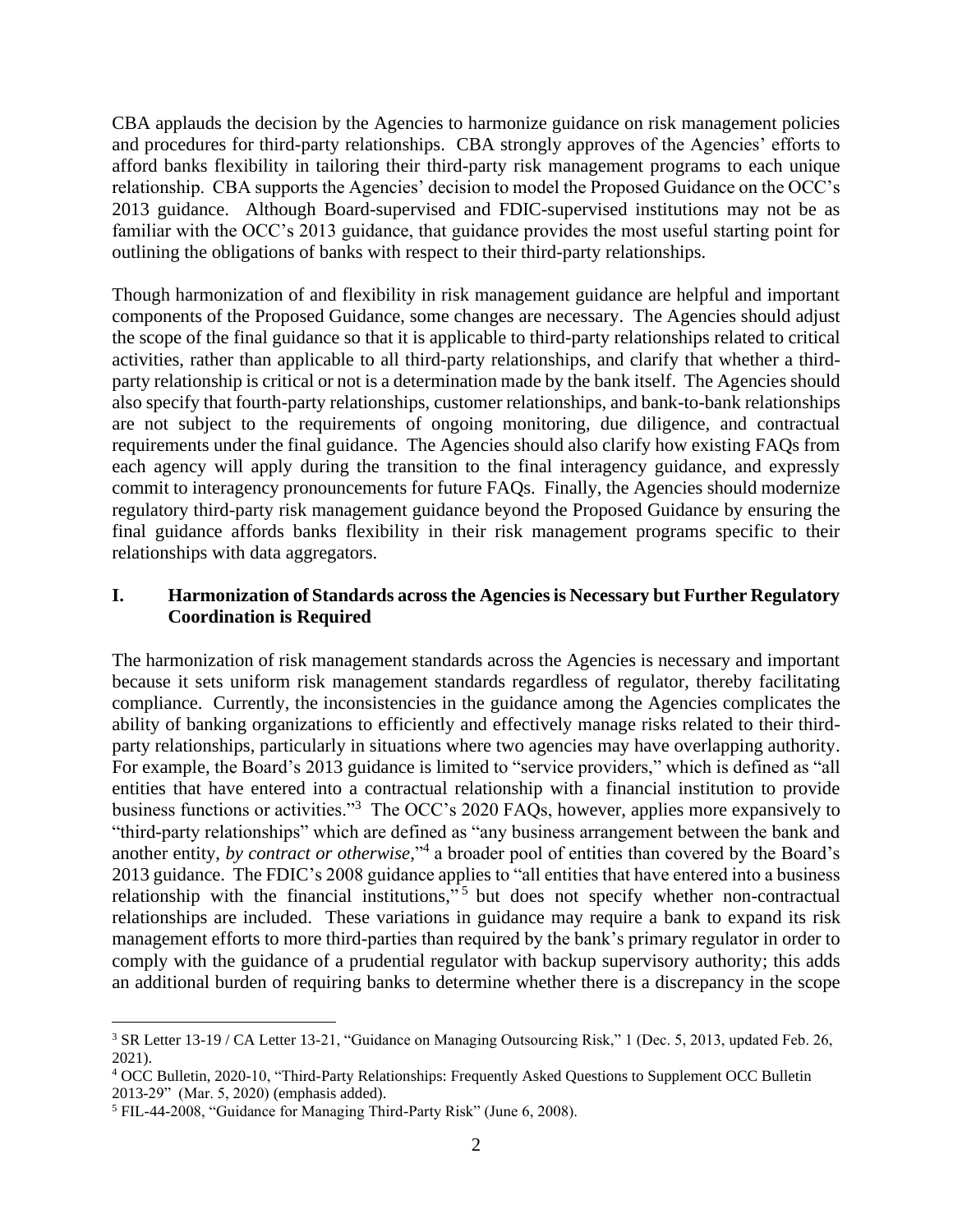of applicable guidance from regulators and to implement risk management efforts for third-parties that the bank otherwise would not engage in such efforts for. Harmonization decreases the risk that banks' third-party risk management efforts may be sufficient for one regulator but not for another. The net result of harmonization is that banks have an opportunity to redirect resources from meeting divergent guidelines toward promoting efficiency and benefiting consumers.

While harmonization across the Agencies is important, also integral is coordination between the Agencies and the Consumer Financial Protection Bureau (the Bureau) so that the Bureau does not impose guidance inconsistent with the Agencies' final guidance. The Bureau has not joined the Agencies in this harmonization effort, and although the Bureau is not one of the prudential banking regulators, many banks are subject to the Bureau's compliance bulletins and policy guidance related to banks' business relationships with service providers.<sup>6</sup> Future Bureau guidance could potentially differ from the Agencies' harmonized guidance, which would result in two distinct sets of third-party risk management guidance with which banks would be required to comply. As such, CBA recommends that the Agencies work with the Bureau now and before the Bureau issues any future compliance bulletins or policy guidance related to banks' third-party relationships to ensure uniformity across policies.

# **II. The Flexibility Generally Reflected in the Proposed Guidance Should Be Incorporated in the Final Guidance**

CBA supports the flexibility the Proposed Guidance generally provides for planning, due diligencing, contracting, and implementing and managing risk management efforts for third-party relationships. No two third-party relationships are identical; banks have a variety of relationships with third parties for numerous different purposes, ranging from information technology services to accounting to delivery of support services. Accordingly, no guidance or risk management standards can contemplate all circumstances and environments in which a third-party relationship may exist and need to be properly managed. The final guidance issued by the Agencies must avoid overly prescriptive standards and encourage flexibility. Flexibility is a necessity for allowing the industry to grow and innovate, while simultaneously engaging in meaningful risk management policies tailored to the unique relationships and their unique levels of risk. Overly prescriptive standards would quash the ability to appropriately tailor risk management efforts to reflect the actual relationship between the bank and a third party. This flexible approach aligns with guidance that the Agencies have provided to community banks on conducting due diligence on fintech companies.<sup>7</sup>

The Proposed Guidance appropriately provides examples of sound risk management policies without being prescriptive, but for the sake of clarity the final guidance should go further and explicitly state that the final guidance focuses on general considerations and does not mandate specific risk management actions. The Proposed Guidance lists actions or policies in connection with sound risk management banking organizations "typically" engage in but does not explicitly state a bank "should" engage in a specific action or policy. This importantly provides banks

<sup>6</sup> CFPB Compliance Bulletin and Policy Guidance, 2016-02, Service Providers (Oct. 31, 2016).

<sup>7</sup> OCC Bulletin 2021-40, "Third-Party Relationships: Conducting Due Diligence on Financial Technology Companies: A Guide for Community Banks" (Aug. 27, 2021).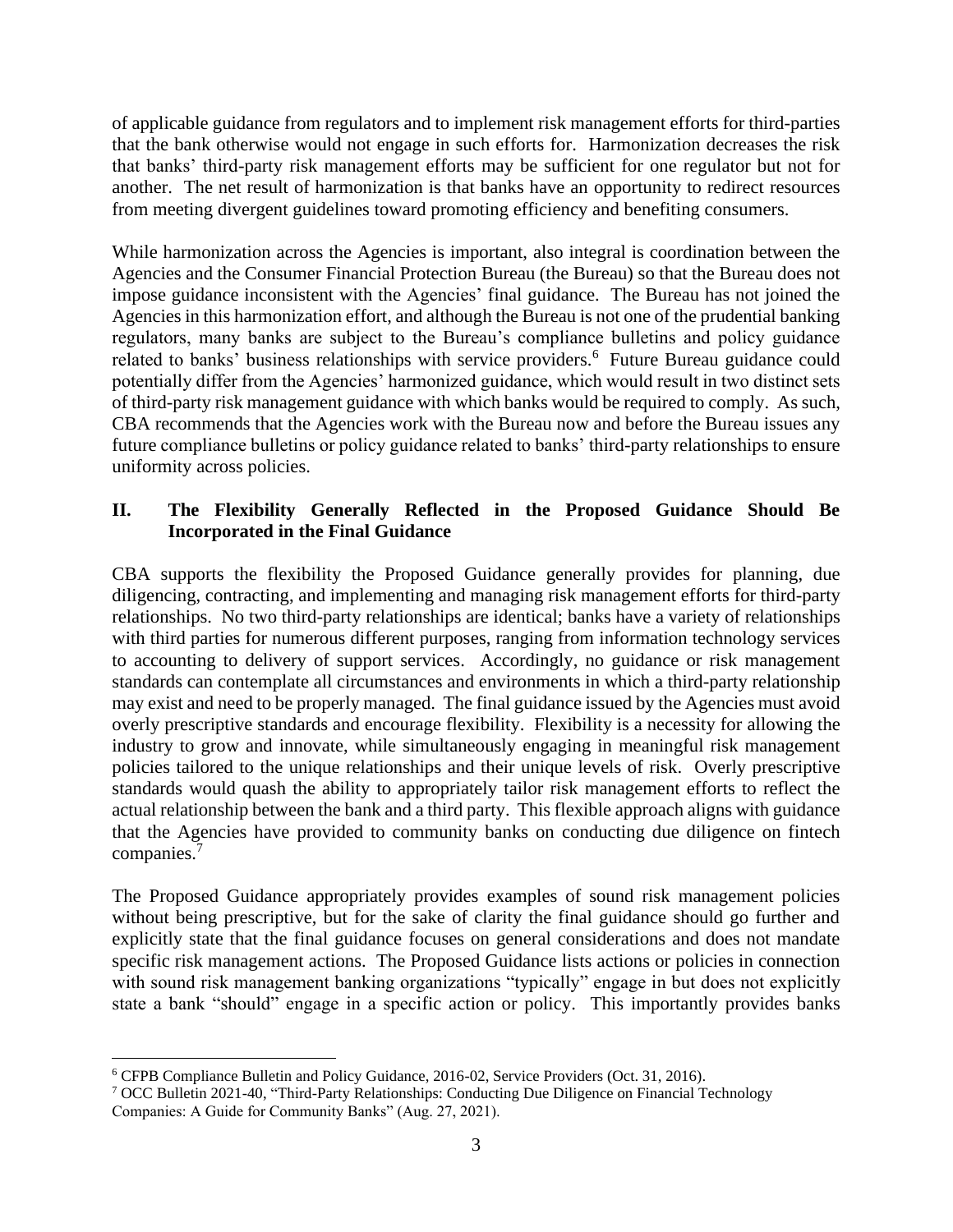flexibility in structuring their risk management efforts based on the size, complexity, and risks of the parties, and the final guidance should include similar language.

Because flexibility in third-party risk management policies is important, the Agencies should avoid including prescriptive language in the final guidance like that found in the OCC's 2020 FAQs. For example, FAQ 10 specifies that "[t]he board (or committees thereof) should approve the policies and procedures to address how critical activities are identified."<sup>8</sup> This language obligates either the board or a committee to approve specific policies and procedures, whereas the day-today operations may mean there is a department of the bank better suited to undertaking such approvals. This demonstrates that prescriptive language generally would limit the ability of banks to practically and most efficiently pursue their third-party risk management efforts. To the extent the Agencies decide to include any of the FAQs in the final guidance, the prescriptive language should be edited to adopt the more permissive language found in the Proposed Guidance.

The final guidance should adopt the approach in the Proposed Guidance allowing the board of directors to delegate approval of contracts involving critical activities and oversight of the bank's overall risk management processes to an appropriate committee reporting to the board, but go beyond the Proposed Guidance and FAQ 26 to also allow the board to delegate these responsibilities to senior management an appropriate department within the bank. Due to the volume of third-party relationships banks enter into that may impact a critical activity, it is impractical for the board of directors to oversee each relationship and approve individual contracts. In acknowledgment of the operational reality for many institutions, these responsibilities should be delegable not just to an appropriate committee, as contemplated in the Proposed Guidance, but also to senior management or an appropriate department within the bank to promote further flexibility.

# **III. The Final Guidance Should Provide Banks with Flexibility to Determine Necessary Risk Management Efforts for Third-Party and Fourth-Party Relationships**

CBA agrees with the Agencies that "[n]ot all relationships present the same level of risk to a banking organization,"<sup>9</sup> and encourages the Agencies to reinforce banks' flexibility by adopting an approach which expressly allows banks to evaluate the criticality of a third-party relationship and apply the final guidance to that relationship as appropriate based on the bank's own risk-based program. The final guidance should also recognize that fourth-party risks can be managed through effective third-party risk management. Further, the final guidance should also expressly not extend third-party risk management obligations to bank relationships with customers, which are already excluded from classification as a "third-party business arrangement."<sup>10</sup> The final guidance should also contain language recognizing that relationships with other banks are less risky to banks than other third-party relationships.

The definition of "third-party relationship" under the Proposed Guidance is broad, encompassing both contractual and non-contractual relationship, and as a result the Agencies should state in the

<sup>8</sup> Proposed Interagency Guidance on Third-Party Relationships: Risk Management, 86 Fed. Reg. 38,182, 38,199 (Jul. 19, 2021).

<sup>9</sup> *Id*. at 38,187.

<sup>10</sup> *Id*.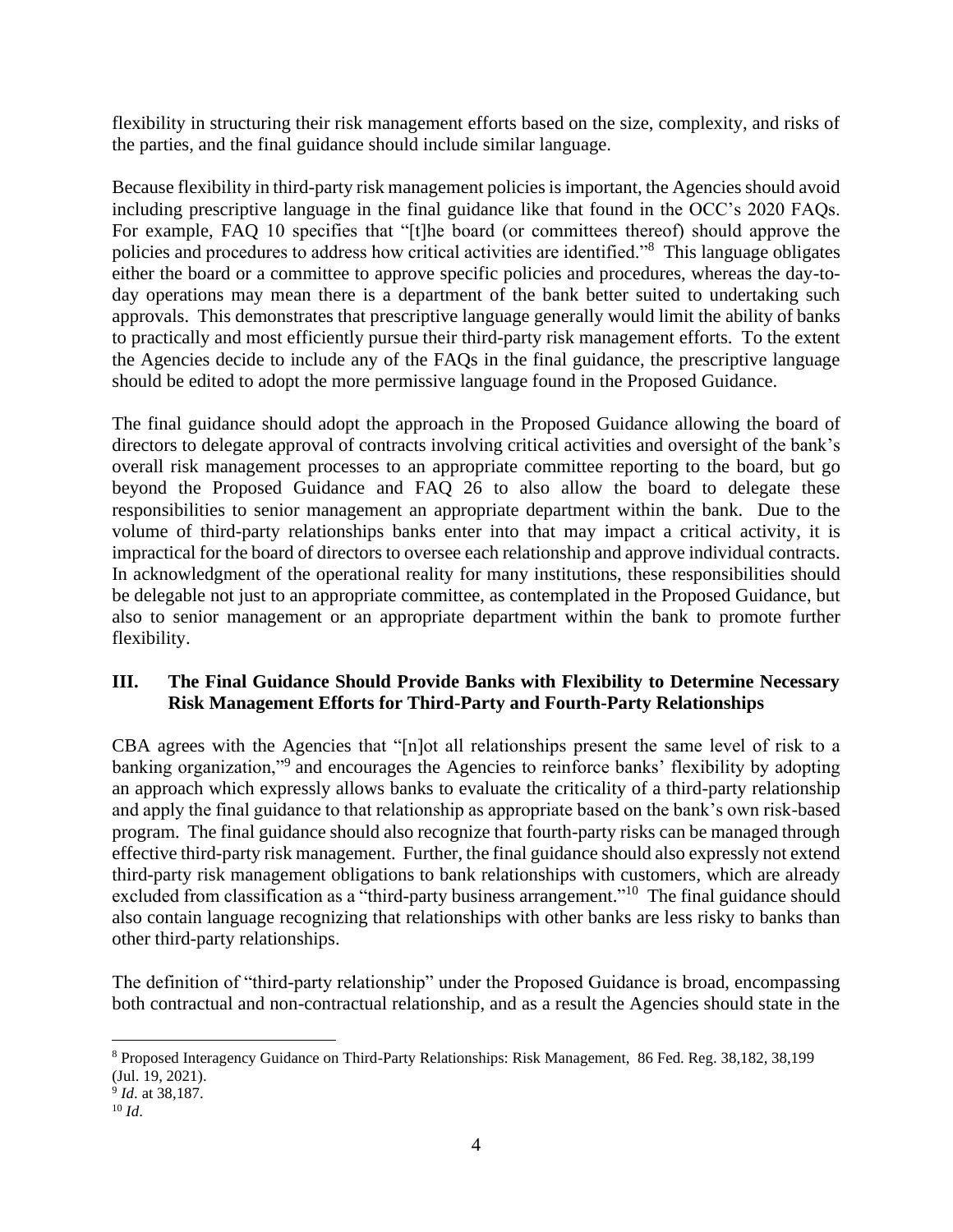guidance that banks may apply aspects of the final guidance as appropriate based on the bank's determination of the criticality of a third-party relationship and the risks associated with that thirdparty relationship. The definition of a "third-party relationship" under the Proposed Guidance is "any business arrangement between a banking organization and another entity, by contract or otherwise."<sup>11</sup> The term "business arrangement" is meant to be interpreted broadly.<sup>12</sup> Under this definition, banks would effectively be required to treat every business relationship as a relationship subject to the risk management principles, including non-vendor third parties. The final guidance needs to build on the flexibility the Proposed Guidance affords banks, as the economic and legal realities of these relationships will vary among third parties. To this end, rather than specifying which activities are "critical activities," as the Proposed Guidance does, the final guidance must go further and allow each bank to determine for itself whether an activity performed by a third party is a "critical activity" and then implement aspects of the final guidance as appropriate in the bank's determination. The Proposed Guidance defines "critical activities" as those that are significant bank functions or other activities that could cause a banking organization to face significant risk if the third party fails to meet expectations, that could have significant customer impacts, that require significant investment in resources to implement the third-party relationships and manage the risk, or that could have a major impact on bank operations if the banking organization has to find an alternate third-party or if the outsourced activity has to be brought inhouse.<sup>13</sup> However, this definition does not afford a bank sufficient discretion based on its experience in determining whether an activity performed by a third party is a "critical activity." Banks are in the best position to determine the criticality of their third-party relationships and to scale the nature of their risk management activities appropriately. Rather than listing activities that are "critical activities," as the Proposed Guidance does, the final guidance should state that "critical activities" are those that are identified by the bank as "critical" to its significant functions. The final guidance should also acknowledge there may be circumstances in which a bank will not have the bargaining power to contractually impose obligations on a third party to manage risk; in these circumstances, banks should have the discretion to determine whether to proceed with the third-party relationship or not.

CBA also urges the Agencies to abandon the Proposed Guidance's recommendation that banks conduct due diligence on a third party's critical subcontractors, and instead expressly state in the final guidance that banks can address risks posed by fourth parties through their third-party relationship risk management efforts and do not need to due diligence the fourth parties themselves. In many instances, third parties may use subcontractors, but these subcontractors are not in contractual privity with the bank, nor will these subcontractors typically provide banking services to the bank or to the bank's clients. The Proposed Guidance suggests that banks obtain information regarding legally binding arrangements between the third party and sub-contractors and evaluate these contracts.<sup>14</sup> It would be infeasible for banks to evaluate all subcontracting agreements of all third parties with whom banks have relationships. Not all subcontractors of the third party may be relevant to the bank's relationship with that third party. For example, a bank

<sup>11</sup> *Id*. at 38,186.

<sup>&</sup>lt;sup>12</sup> *Id.* at 38,185. The OCC's 2020 guidance, which is currently in effect and which the Agencies are contemplating incorporating into the final guidance, is similarly broad, providing that a "business arrangement" is synonymous with a "third-party relationship" and can exist even in the absence of a written contract or monetary exchange. <sup>13</sup> *Id*. at 38,187.

<sup>14</sup> *Id*. at 38,191.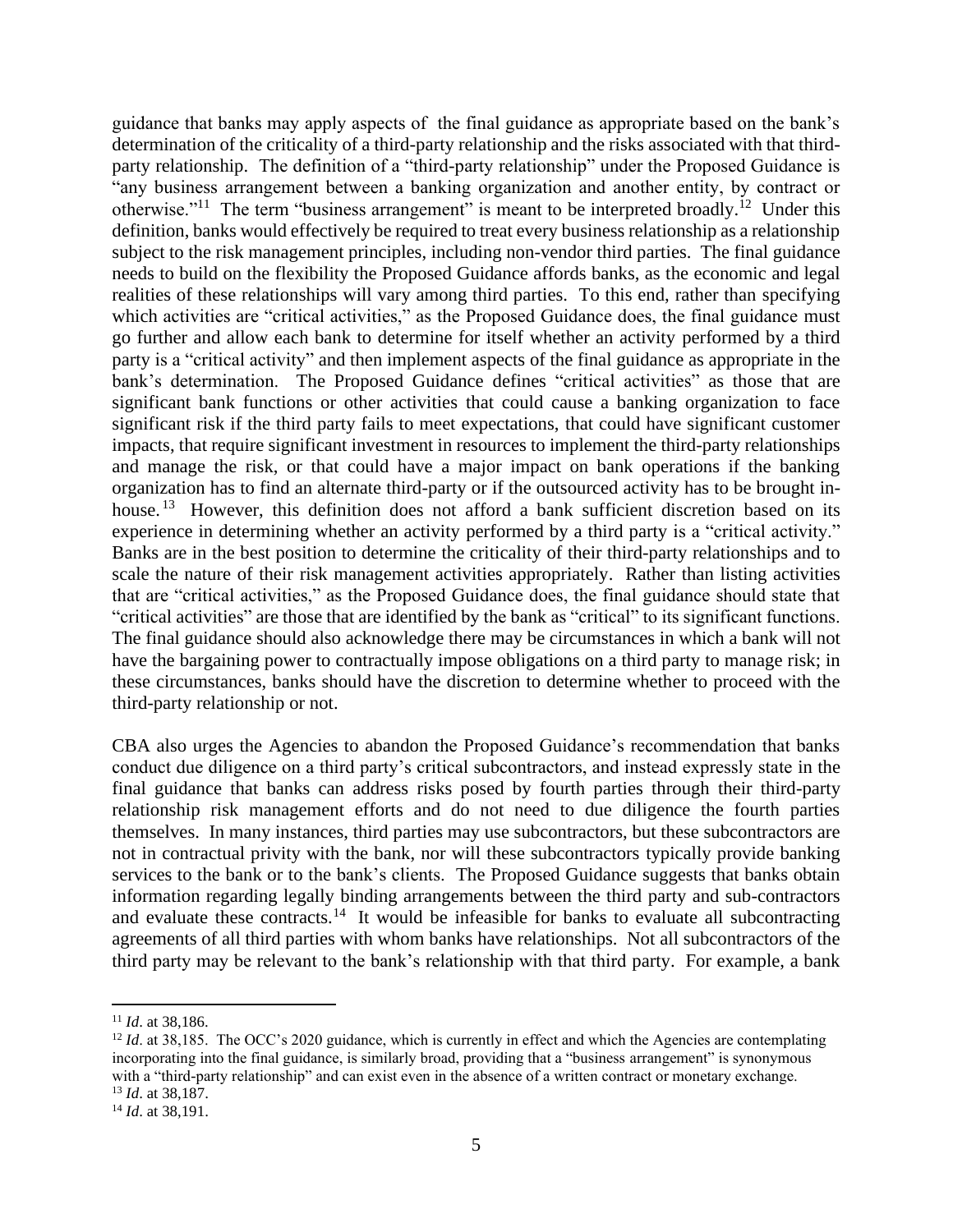should not be obligated to review a third party's agreement with that third party's janitorial services. The final guidance should state that banks need to only exert risk management controls over fourth parties providing critical banking services, based on the bank's determination of the risk the fourth party poses. The final guidance should also state that any risk arising from critical fourth-party relationships can be managed contractually between the bank and the third party, and that the bank can review the third party's requirements and procedures to ensure that the third party is properly managing fourth-party risk.

Finally, the definition of "third-party relationship" in the final guidance should include an explicit exclusion of customer relationships and a recognition that bank-to-bank relationships are less risky. As noted in the Proposed Guidance, "third-party business arrangements generally exclude a banking organization's customers"<sup>15</sup> and customer relationships do not pose the type of risk to banks that is mitigated through third-party risk management efforts. Additionally, the final guidance should explicitly recognize that relationships between regulated banks pose minimal risk, as all banks are required to follow the final guidance and are already subject to prudential regulation.

## **IV. The Agencies Must Clarify the Applicability of Currently-Existing FAQs and Issue Future FAQs on an Interagency Basis**

CBA requests that the Agencies clarify how future FAQs will be handled. This harmonization effort could be undermined if the Board, the FDIC, and the OCC each are able to issue separate FAQs related to the final guidance; in such instance, three different risk management guidance documents would have been exchanged for three different sets of FAQs interpreting the same guidance. To promote the aim of harmonizing divergent guidance, CBA recommends that the Agencies clarify the applicability of the current FAQs during the interim period between the issuance of final guidance and the issuance of subsequent FAQs, as well as specify that any future FAQs will be issued on an interagency basis with an opportunity for public comment.

## **V. FAQ 4 on Data Aggregators from the OCC's 2020 FAQs Should Not Be Incorporated into the Final Guidance**

Rather than adopting FAQ 4 and defining which data aggregator relationships constitute thirdparty relationships subject to the final guidance, the final guidance should give banks the discretion to evaluate their relationships with data aggregators and adopt risk management procedures commensurate with the risk associated with a data aggregator, similar to the flexibility a bank should have under the final guidance for its other third-party risk management efforts. FAQ 4 is unclear regarding which entities are data aggregators with whom a bank has a third-party relationship. FAQ 4 states "[a] bank that has a business arrangement with a data aggregator has a third-party relationship," but also provides that "[w]hether a bank has a business arrangement with the data aggregator depends on the level of formality of any arrangements the bank has with the data aggregator for sharing customer-permissioned data."<sup>16</sup> Rather than defining which data aggregator relationships rise to the level of a third-party relationship subject to the guidance, the final guidance should instead acknowledge that banks have flexibility in evaluating data

<sup>15</sup> *Id*. at 38,187.

<sup>16</sup> *Id*. at 38,197.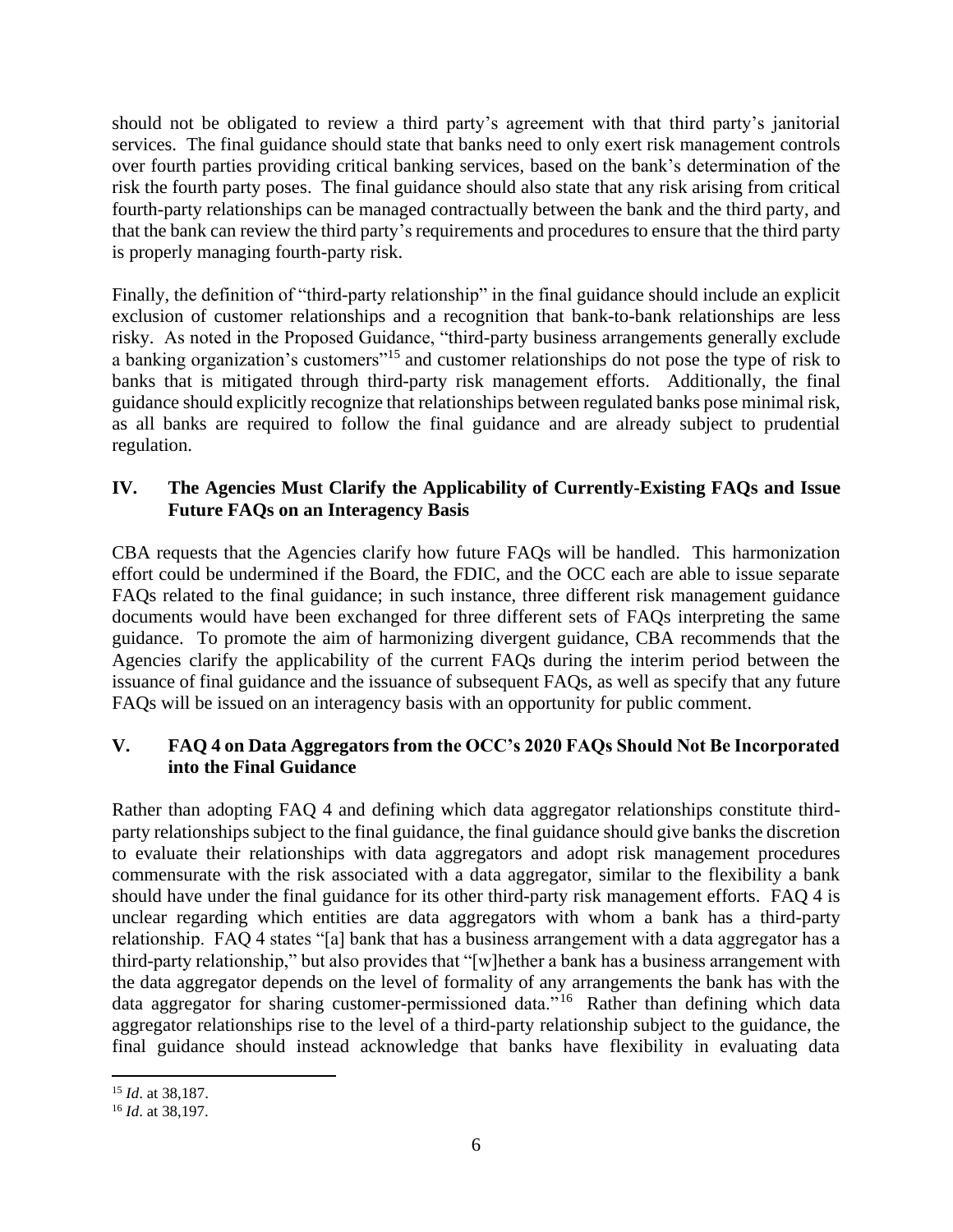aggregator relationships and tailoring risk management approaches based on the banks' assessments of each data aggregator relationship's risk.

FAQ 4 in its current form should not be incorporated into the final guidance. If FAQ 4 were incorporated in its current form, banks would be exposed to risk of non-compliance regardless of the level of formality of its relationship with the data aggregator. If a bank were to not have a contractual relationship with a data aggregator, the bank would run the risk of non-compliance because of an alleged lack of sufficient oversight due to failure to have a contractual relationship. Yet if a bank does have a contractual relationship with the data aggregator, the bank is subject to even more obligations related to the third-party risk management. This added friction will disincentivize relationships with data aggregators that benefit consumers. Accordingly, banks should not have a blanket obligation to subject data aggregator relationships to onerous contracting, ongoing monitoring, and due diligence requirements. There may be circumstances in which a bank's ability to impose oversight on data aggregators is limited, such as when a bank is required to share customer data with a data aggregator and lacks the ability to choose whether to engage with that data aggregator. The final guidance should allow banks to manage their relationships with data aggregators based on the banks' own evaluation of and appetite for the risks posed by the data aggregator and should acknowledge that banks can place restrictions on the time, place, or manner of access as part of its third-party risk management efforts for data aggregators in connection with the use of APIs and/or screen scraping.<sup>17</sup> Banks should be empowered to protect consumer data and preserve the safety and soundness of the financial system in circumstances in which a bank has good reason to believe that access or data use may be fraudulent, presents security risks to the consumer or the bank itself, or is beyond what is required for the product or service offered the consumer. Additionally, banks should be empowered to impose periodic reauthorization requirements in order to protect against abuse by data aggregators in situations where a consumer was not able to revoke the original authorization granted to a data aggregator.

Finally, the Agencies should acknowledge in the final guidance that the use of APIs and tokenization by data aggregators is more secure and offers consumers greater protection than screen scraping. The Agencies should encourage institutions to start shifting away from credential-based access or screen scraping data access, and to instead pursue safer and more sound practices, such as APIs and tokenized access.

\* \* \*

Once again, CBA appreciates the efforts by the Agencies to develop a framework based on sound risk management principles. A framework that harmonizes standards and promotes flexibility in the management of distinct third-party relationships and their associated risks will benefit consumers and industry. We thank you for the opportunity to share our comments.

<sup>&</sup>lt;sup>17</sup> The Bureau is currently in the process of undertaking a Section 1033 rulemaking, which could impact banks' obligations with respect to data aggregators. CBA expresses its hope that such Section 1033 rulemaking by the Bureau is consistent with obligations for banks in the Agencies' final guidance.